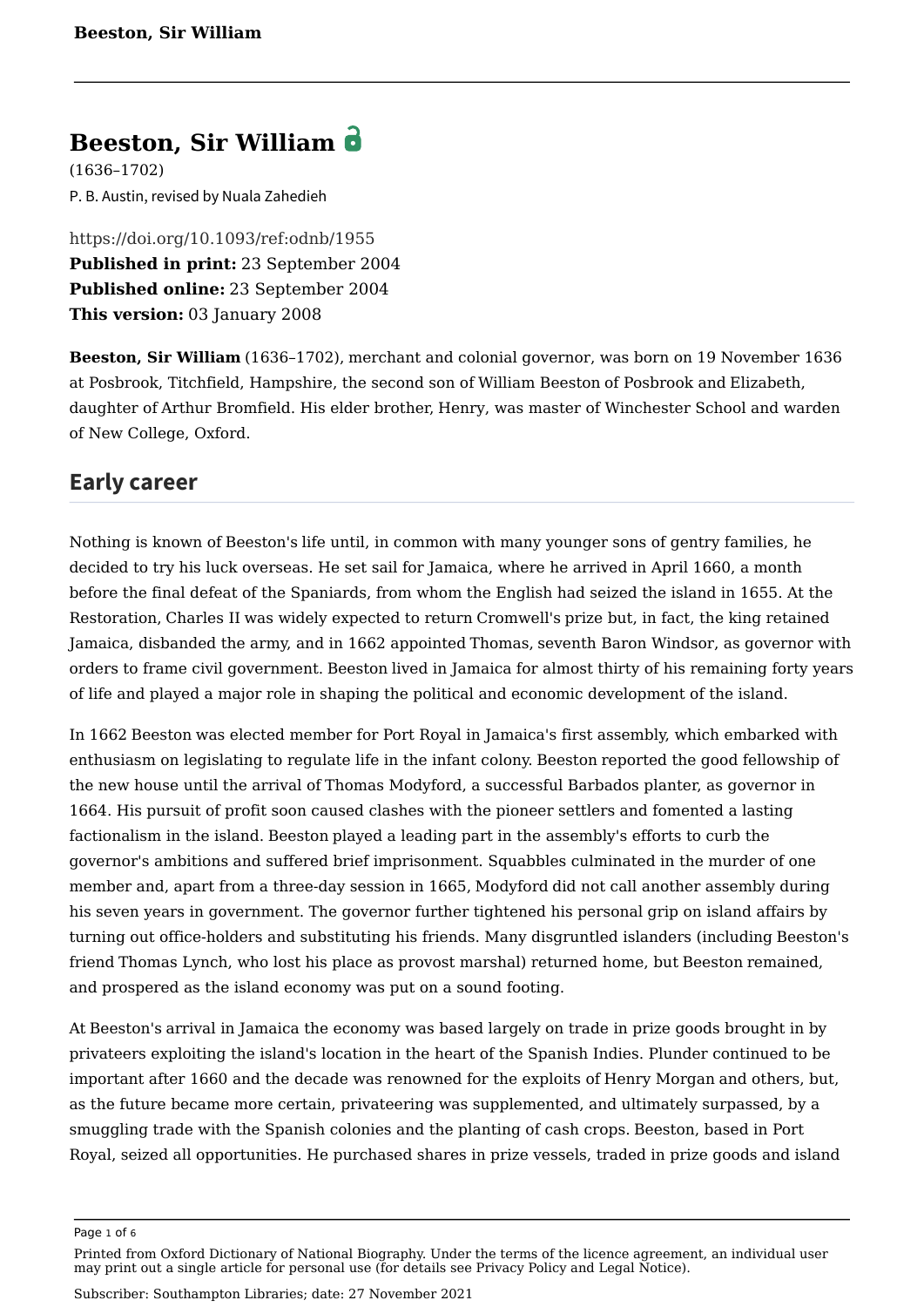commodities (both on commission and on his own account), and from 1662 onwards began to patent land in the interior. By 1670 he had 878 acres in St Andrews and had accumulated sufficient resources to begin the expensive work of setting up a sugar plantation.

In 1670 England and Spain signed the treaty of Madrid promising mutual peace and friendship in America, and Modyford's pro-privateering policy became an embarrassment. Thomas Lynch was sent back to Jamaica to take over the reins of government, and, with help from old friends, made an immediate effort to use the peace to extend trade with the Spanish colonies. Beeston was sent to Cartagena with the Madrid treaty, and in December Lynch placed Beeston in command of HMS *Assistance* with orders to cruise around Cuba and Hispaniola in pursuit of pirates. These activities provided openings for underhand commerce, and there is evidence that trade was put on a regular footing. The governor and his associates, including Beeston, were able to secure an advantage, which was broadly maintained for decades, but the engrossing of the trade (especially the slave trade) into few hands caused resentment among others grouped around Morgan.

After the outbreak of war with the Dutch in 1672 Beeston was ordered to convoy a fleet of merchantmen back to England, where he stayed a year, marrying Anne Hopegood, a merchant's daughter, on 11 December. The couple returned to Jamaica in 1673, and Beeston resumed business in Port Royal using surplus funds to improve his plantations in the country. He also picked up his active role in island politics. He served as member for Port Royal in the assembly of 1673, and each succeeding house, until he left the island in 1680. In 1675 he was appointed a commissioner of the Admiralty court. In 1677 Charles Howard, first earl of Carlisle, arrived as governor with orders to pass a permanent revenue bill, on the model of an Irish act, which, by depriving the assembly of its revenue raising role, would have undermined its power. Beeston, who became speaker in that year, and Samuel Long led the house's opposition on the grounds that it was contrary to the government of England 'of which country we [are]' and therefore 'desired to live under those laws' (BL, Add. MS 12430, fol. 71). Beeston and his friends further resented Carlisle as he allied with Henry Morgan's faction to the detriment of their business, and in 1680 Beeston returned to England with his wife and young daughters (a son had died at the age of fourteen months in 1677), taking a fund of about £300 subscribed by supporters to help him and Long present the assembly's case to the lords of trade and plantations and to lobby for the return of Lynch as governor. Lynch was reappointed governor in 1682.

Meanwhile, Beeston, having accumulated capital and contacts during his years in the Caribbean, resolved to resettle in England. In 1686 he was among London's sixty leading West Indies traders with imports from Jamaica valued at £2762. His enemies, Morgan and Bindloss, tried to cause trouble by informing the lords of trade and plantations of his involvement in the *Hawk*, a slaver trading contrary to the Africa Company's monopoly. But he retained his good name, reflecting the widespread animosity to monopolies, and was regularly called before the lords of trade to provide information and advice about Jamaica. However, he and his associates did suffer severe damage to their interests in 1688, when, after the death of Lynch and his successor, Hender Molesworth, Christopher Monck, second duke of Albemarle, was appointed governor of Jamaica and, on arrival in the island, allied himself with Morgan. Matters improved little after Albemarle's death, and Beeston's circle did all they could to

Page 2 of 6

Printed from Oxford Dictionary of National Biography. Under the terms of the licence agreement, an individual user may print out a single article for personal use (for details see Privacy Policy and Legal Notice).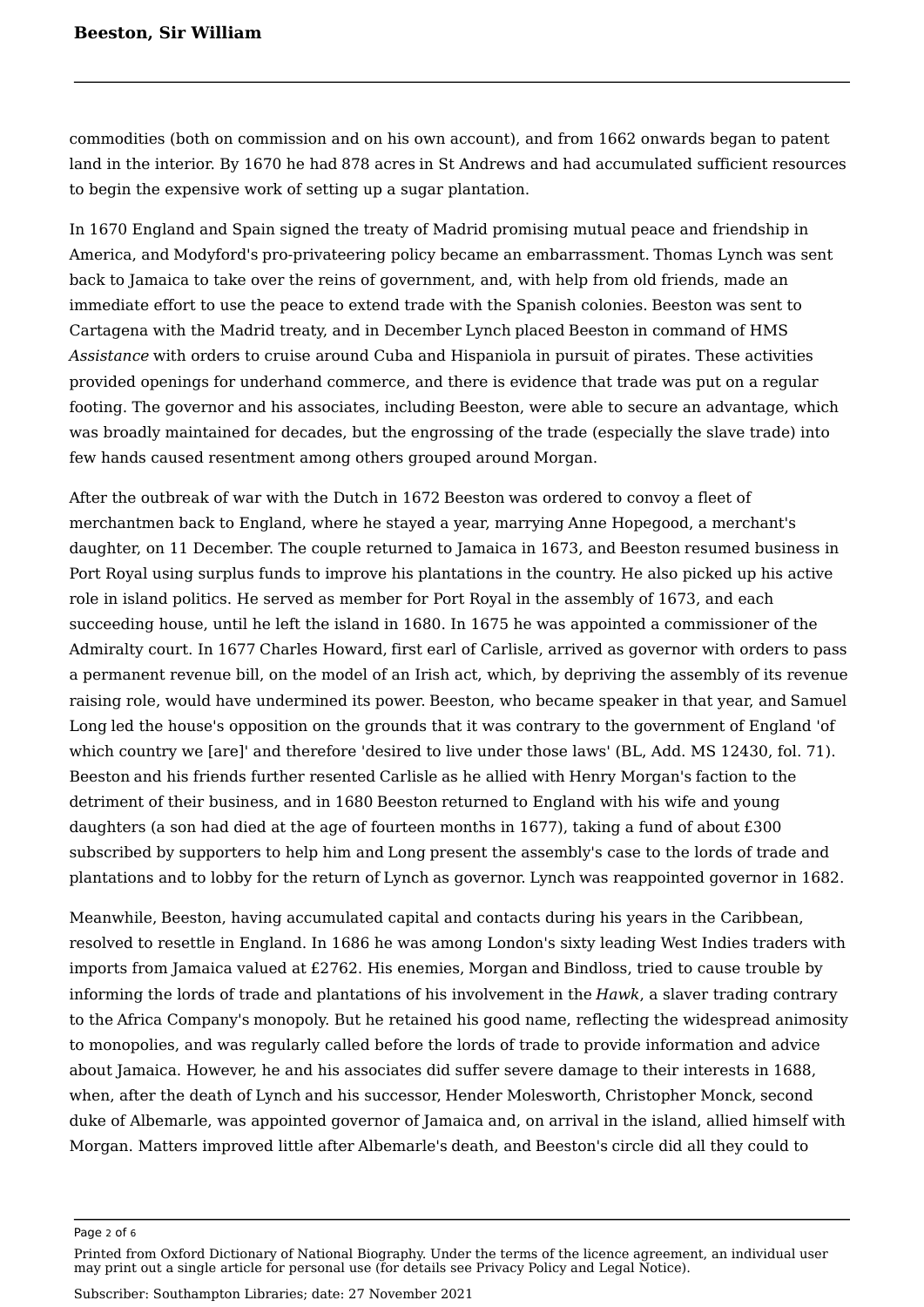discredit the regime and return the government to one of their own number. Beeston was appointed lieutenant-governor in September 1692, knighted by William III on 30 October, and set sail for Jamaica in December, arriving on 9 March and presiding over his first council meeting the next day.

## **Lieutenant-governor of Jamaica**

Beeston reported that he found Jamaica in a 'mean condition' (Beeston to lords of trade, 23 March 1693, *CSP col.*, 14, no. 209). After three decades of growth the outbreak of war in 1689 seriously disrupted trade. Shipping was in short supply, although Beeston claimed that it was impossible to enforce the *Navigation Acts* during the war and it is plain he allowed the Dutch to step into the breach. Wartime dislocation was exacerbated by a devastating earthquake in 1692. Beeston reckoned that the damage to his own property had cost him £300 a year. Half of the densely built town of Port Royal, perched at the end of a sand spit, was plunged into the sea, and the king's house was under water and past recovery. Beeston moved into the government residence at Spanish Town, which he complained was cramped and inconvenient, and he made various improvements during his government.

In the aftermath of earthquake severe sickness swept away hundreds of lives. Newcomers proved especially vulnerable, and Beeston's own eighteen-year-old daughter, Elizabeth, and a number of his servants died during his first summer back in Jamaica. Hardship drove many more to desert the island, as did the threat of impressment by naval captains stationed at the island: a repeated source of complaints from Beeston. By 1696 he estimated that the island had as few as 1300 white men (over 1000 fewer than a year earlier) and it was intensely vulnerable, not only to French depredations, but to an internal uprising among the 40,000 or so slaves.

Privateers based in Hispaniola plundered Jamaica's coastal settlements throughout the war to the detriment of planting interests, and in June 1695 du Casse, the governor of San Domingo, led a major assault on the island. Beeston had some weeks' warning and took steps to improve fortifications and prepare a defence strategy. He ordered the island's small numbers to concentrate in St Andrews, allowing critics to point to self-interest as his own most valuable property was in that parish. The strategy left other parts of the island undefended, and when the French landed in the eastern quarters they laid the land waste. After a month there was a fierce battle in which the English, led by Colonel Lloyd rather than the governor, held their own, and the French finally withdrew at the end of July. Beeston reported that 'they have done themselves no great good but they have done this people and country a spoil that cannot soon be estimated' (Narrative by Sir William Beeston on the descent on Jamaica by the French, BL, Add. MS 12430, fol. 3). The French had killed over 100 people, burned 200 or so houses, destroyed fifty sugar plantations, and carried away over 1200 slaves. Beeston estimated that the destruction had cost the island £30,000.

Beeston's report of the invasion did not reach England until August, after the French had withdrawn, underlining the difficulties of defending distant empires in the seventeenth century and the heavy reliance on the courage and competence of those on the spot. The king declared himself very sensible of the 'infinite importance of the safety of Jamaica to England and her allies the Spaniards' (Blathwayt to Trenchard, 2 Sept 1695, *CSP col.*, 14.1277). The fleet departed the following spring and reached Jamaica in summer 1696 after an ineffectual campaign in Hispaniola. With some justification Beeston

Page 3 of 6

Printed from Oxford Dictionary of National Biography. Under the terms of the licence agreement, an individual user may print out a single article for personal use (for details see Privacy Policy and Legal Notice).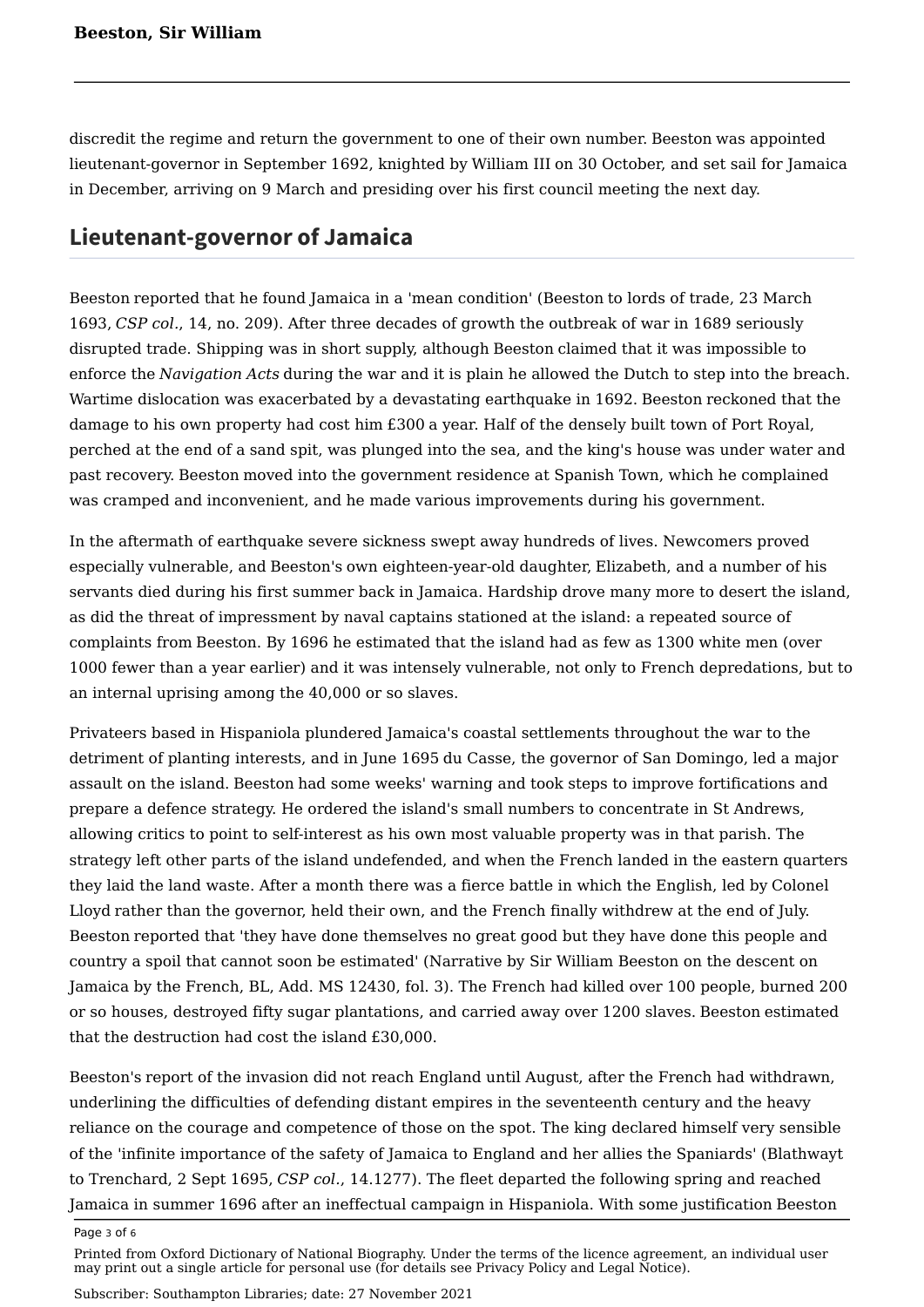complained loudly about their conduct. The expedition displayed the same weaknesses as others in the West Indies: poor and divided leadership: ill-defined strategy; and extremely heavy mortality through sickness. Fortunately for the English their French enemy proved as ineffectual, and stalemate prevailed.

## **Problems of the governorship and lieutenant-governorship**

Beeston reported financial hardship throughout his period of office. Having been appointed as lieutenant-governor he was allowed £1000 a year (half the governor's salary). He claimed that this did not cover his expenses, especially as the cost of living was high in Jamaica. Furthermore, his salary was always in arrears. He had great difficulty persuading the assembly to vote any taxes, even when under threat of invasion, and the treasury was always in debt. However, in 1698 the assembly voted him a gift of £1500 towards his wartime expenses, and in 1700 his friend Gilbert Heathcote persuaded the Board of Trade to have him made governor, with a salary of £2000 per year.

Despite complaining of hardship, Beeston found abundant opportunities for profit. He participated in the Spanish slave trade and drew criticism for his use of naval vessels to convoy the traders. However, supply difficulties damaged this trade in 1696, and it recovered less well than expected after the peace in 1697 owing to Spanish hostility, which he blamed on the Scottish attempt to settle at Darien in 1698. Although the English government disowned the scheme, and Beeston issued a proclamation forbidding any correspondence with the settlers, the Spaniards were not convinced of English innocence. In 1699 Beeston reported the collapse of the Darien project with some relief. He had compensated for wartime difficulties by engaging in the profitable business of provisioning troops (a much more secure business than competitive peacetime trade). Gilbert Heathcote organized the trade in London using his brother Josiah and Beeston as agents and bankers in Jamaica. After war ended in late 1697 the island's trade and shipping boomed and Beeston shared in the general prosperity.

Despite his own claims to the contrary, Beeston does not appear to have been popular with his peers in Jamaica in these years, perhaps because he could use his position to gain a competitive edge in the ferocious pursuit of profit which characterized life in the high-mortality and high-risk environment of the Caribbean. He was at loggerheads with every naval commander stationed at the island as each was jealous of his own interests. By 1697 the council of Jamaica was half empty with six members only. Beeston admitted that there were sufficient rich men to fill the places, but claimed that they wanted other qualifications, suggesting his trouble lay in finding men he could count on for support. In 1700 he appointed Sir Thomas Modyford, the young grandson of the former governor, who had married his only remaining child, Jane, the previous year, although his wife later claimed he opposed the marriage. Ironically, the governor tried throughout his term of office to persuade the assembly to pass a permanent revenue bill on the model he had resisted in the 1670s but failed, as the island élite remained stubborn in its refusal to surrender power to the crown (which would, in practice, have been vested in the governor), rehearsing similar arguments to those used by Beeston himself in the 1670s. The Admiralty and a number of islanders (including Richard Lloyd, who had led the defence against the French in 1695) complained to the home authorities about the governor's conduct, specially at the time of the French invasion. Beeston dismissed all as 'malicious' and 'unfounded', and on every occasion his

Page 4 of 6

Printed from Oxford Dictionary of National Biography. Under the terms of the licence agreement, an individual user may print out a single article for personal use (for details see Privacy Policy and Legal Notice).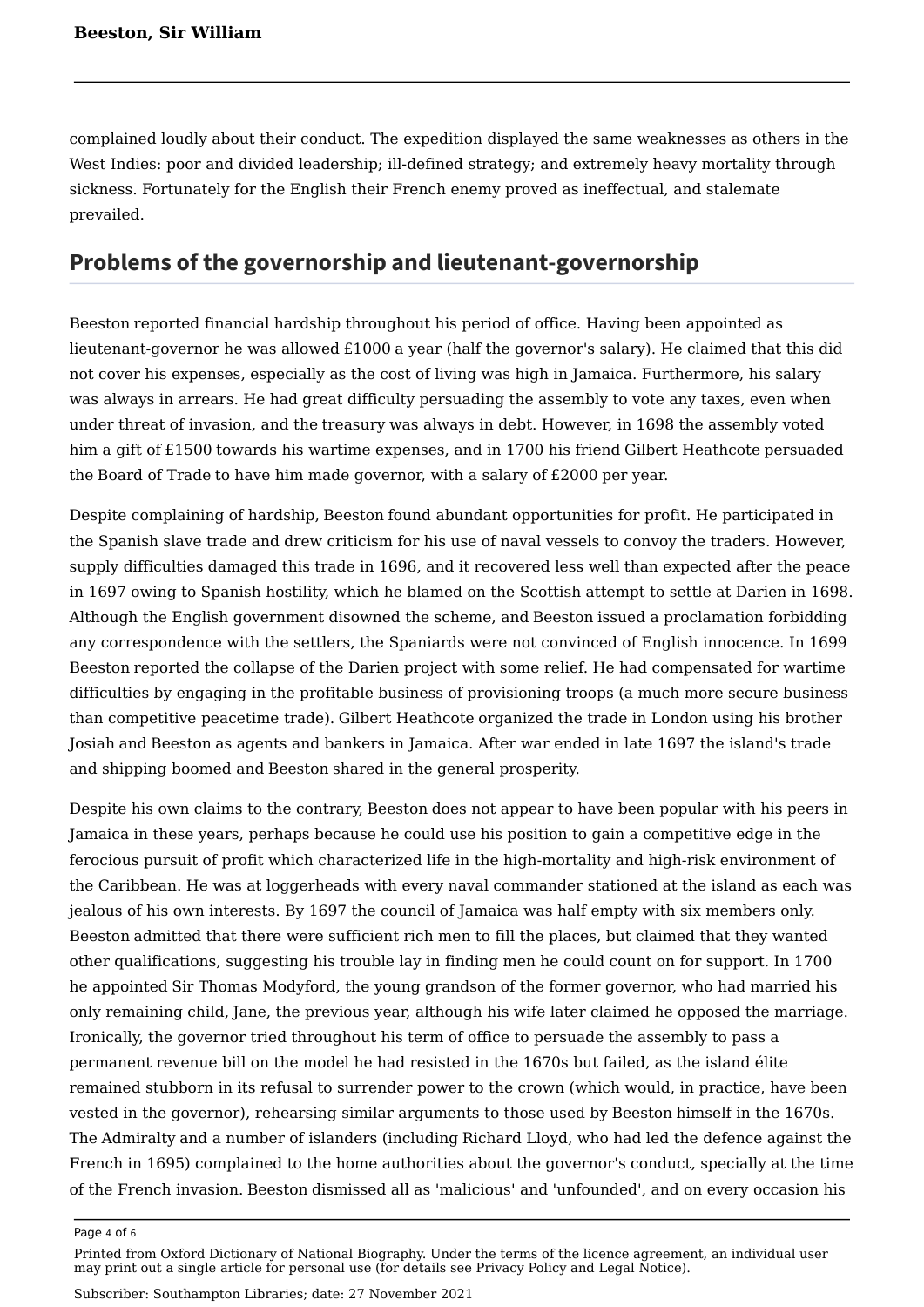business associate Gilbert Heathcote, the agent for the island, defended him with some success before the Board of Trade. Distance made it hard to distinguish between contradictory testimonies, and time makes it more difficult still, especially as much surviving evidence was written by Beeston himself.

Beeston became increasingly sickly and repeatedly asked to be recalled. In 1702 his request was granted and he made his final departure from the island where he had spent most of his adult life and built a substantial fortune. He died soon after his return, on 3 November, and was buried in St Peter's, Titchfield, where he had been baptized. Beeston's will left all his property in England and an estate in Jamaica (which his widow claimed was worth £30,000) to his widow, Anne (and after her death his nephews), apart from a bequest of £3000 to his daughter, Jane, Lady Modyford (who had already received a dowry of £10,000). Lady Beeston, who married Sir Charles Orby in 1707, claimed that Lady Modyford was disinherited after marrying without her parents' consent. Lady Modyford (herself widowed in 1702 and remarried, to Charles Long, in 1703) denied the story and, in the absence of her mother, took possession of her father's Jamaican estate. Despite a long court case, and a judgment in Lady Beeston's favour, the decision proved impossible to enforce in Jamaica.

#### **Sources**

Beeston's journal, BL, Add. MSS 12424, 12430

entry books, Jamaica, TNA: PRO, CO 138/1-9

, vols. 1, 5, 7, 9–18 *CSP col*.

F. Cundall, *The governors of Jamaica in the seventeenth century* (1936)

, Sloane MS 2282, fols. 6*v*–7 BL

Carlisle's papers relating to Jamaica, BL, Sloane MS 2724

complaint of Sir Charles Orby and Dame Anne Hopegood Orby against Sir Charles and Anne Long, TNA: PRO, C 10/306/50

answer of Charles Long and Dame Jane Modyford, TNA: PRO, C 10/307/58

summary of case between Jane Long and Anne Orby, BL, Hargrave MS 391, fols.  $91v-95$ 

will, TNA: PRO, PROB 11/467, sig. 172

### **Archives**

, journals, Add. MSS 12424, 12430 BL

TNA: PRO, entry books, Jamaica, CO 138/1-9

Page 5 of 6

Subscriber: Southampton Libraries; date: 27 November 2021

Printed from Oxford Dictionary of National Biography. Under the terms of the licence agreement, an individual user may print out a single article for personal use (for details see Privacy Policy and Legal Notice).